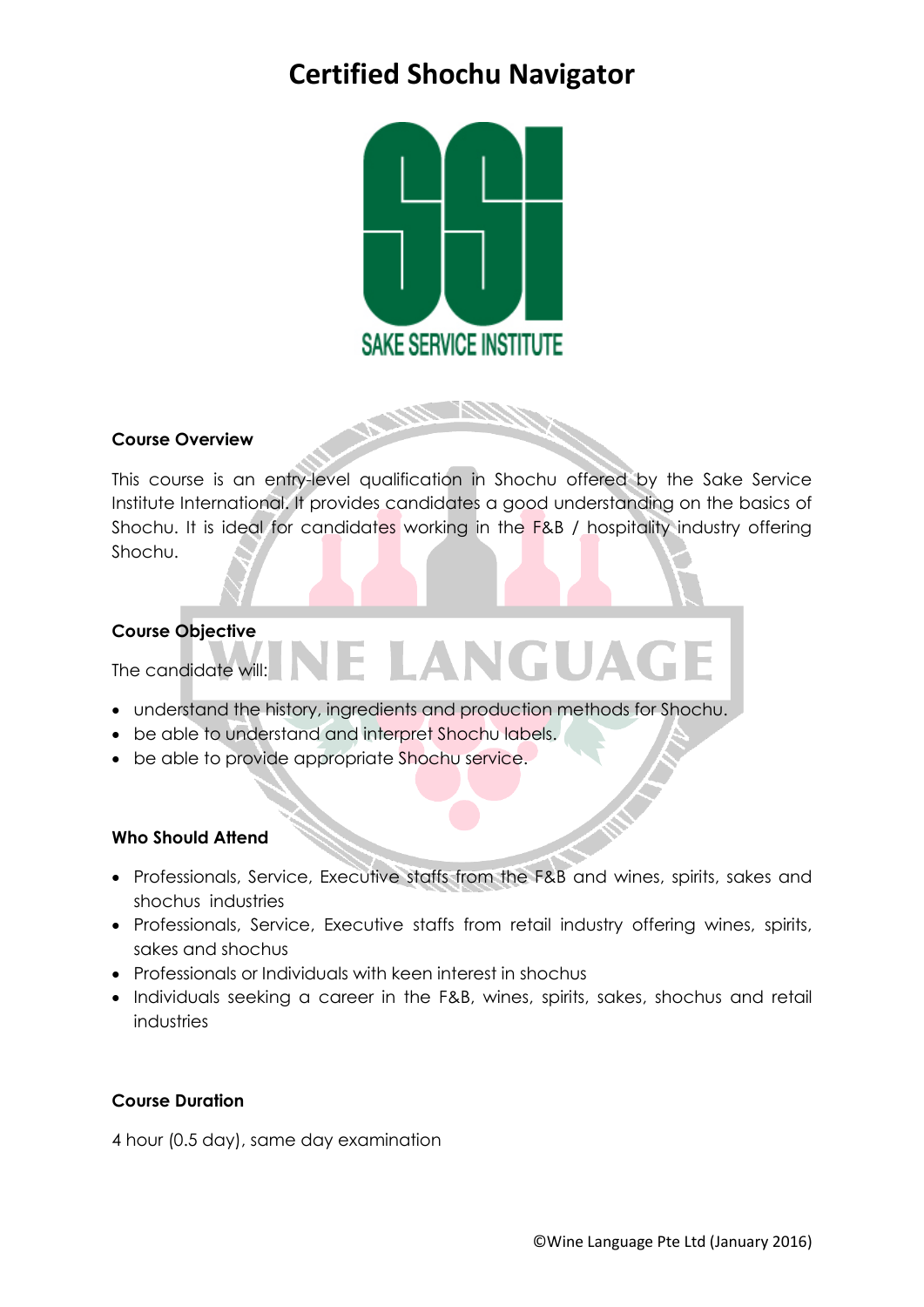## **Certified Shochu Navigator**

### **Course Outline**

- History of Shochu
- Ingredients and Production of Shochu
- Reading Shochu Labels
- Shochu Service
- Shochu Tasting Methodology

### **Course Assessment**

• 25 multiple-choice questions

Candidate must achieve a minimum of 20 questions correct in 30 minutes.

### **Certification**

Upon successful completion of the course, a certificate suitable for framing from **Sake Service Institute International** will be awarded.

## **Course Fees**

\$380 net per person (inclusive of registration, study materials, classroom facilitation, sakes for tasting and **one** sitting for the examination)

LANGUAGE

### **Funding Incentive**

Subsidy of \$60 per candidate from e2i is available for Singaporeans and PRs employed in relevant industry, upon achieving full attendance and successfully passes the assessment. For company sponsored candidate, subsidy may be up to 70%. Other terms & conditions from e2i apply.

#### **Others**

Please ensure that you have read up our terms & conditions from our website before signing up for the course.